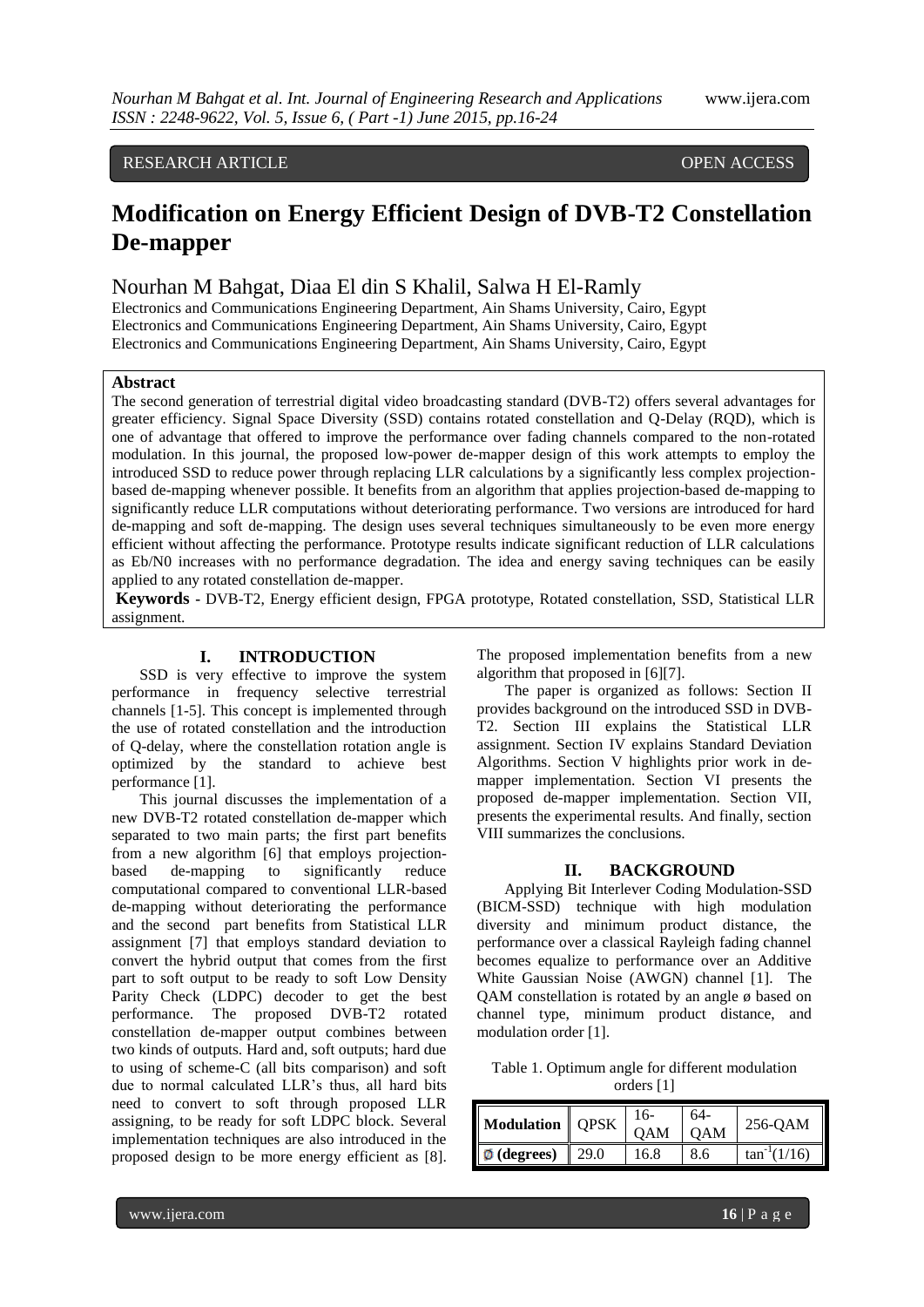

In classical non-rotated 2m QAM, the number of projections to be computed at the de-mapper on both I and Q axes is 2×2m/2. For example, in 16-QAM, m equals 4, then the number of projections are 8, as shown in Fig. 1(a). In rotated 2m QAM, the number of projections to be computed at the de-mapper on both I and Q axes becomes 2m. Due to rotation, each constellation point has a unique projection on each of the I and Q exes. For example, in 16-QAM, m equals 4, then the number of projections are 16, as shown in Fig. 1(b). Such increase in number of projections can be used by the receiver to have more accurate results.

#### **III. LLR BASED DE-MAPPING**

The de-mapping proposed in the DVB-T2 standard [1] computes the Log-Likelihood-Ratios (LLRs) for all bits based on the received I and Q components. The exact LLR for a bit bi in the received cell C is given by:

$$
LLR(b_i) \approx \ln \left[\frac{\sum_{x \in C_1^4} e^{\frac{(I - \rho_X I_x)^2 + (Q - \rho_X Q_x)^2}{2\sigma^2}}}{\sum_{x \in C_1^4} e^{\frac{(I - \rho_X I_x)^2 + (Q - \rho_X Q_x)^2}{2\sigma^2}}}\right]
$$
(1)

Where I and Q are the coordinates of the received cell, Ix and Qx are the coordinates of a certain constellation point x,  $\sigma$ 2 is the noise variance, and finally Ci0 and Ci1 are the sets of constellation points having bi equals 0 and 1, respectively. Such complex calculation is usually simplified by the max-log (ML) approximation for a simpler form that is generally more suitable for hardware implementation [9], given by:

$$
\begin{aligned} &LLR(b_i) \approx \frac{1}{2\sigma^2} \Big[ \min_{x \in C_l^0} \left( (I - \rho_I I_x)^2 + \left( Q - \rho_Q Q_x \right)^2 \right) \\ &- \min_{x \in C_l^1} \left( (I - \rho_I I_x)^2 + \left( Q - \rho_Q Q_x \right)^2 \right) \Big] \end{aligned} \tag{2}
$$

It is worth highlighting that even the simplified LLR (2) is still computationally intensive as it involved several multiplication operations for each bit.

# **IV. PROJECTION BASED DE-MAPPING**

LLR based de-mapping technique does not use the uniqueness of the I and Q components (projections) of the rotated constellation points. The main idea of projection based de-mapping is to calculate the closest constellation point  $(X/Y)$  to the received cell (I/Q) on each axis separately i.e. the points (X/Y) having minimum 1D distances from the received  $(I/Q)$  components to the different  $(Ix/Qx)$ <br>projections. The two constellation points projections. The two constellation corresponding to the minimum distance on each axis are used to make a decision based on a selected scheme. If no decision is possible, the de-mapping falls back to the conventional LLR technique [6]. There are four schemes proposed in [6] for decision. The four schemes are: A (bit-by-bit comparison): Each bit of X is compared with corresponding bit of Y. If they match, such bit value is final. Else, LLR is calculated for that bit. B (bit-by-bit comparison excluding weak points): If either X or Y belongs to weak points, then all bits are calculated by conventional LLR. Else, scheme A is applied. A weak point on an axis is a point having its projection rather close to its neighbor compared to other points on that axis. C (all-bits comparison): All bits of X are compared with corresponding bits of Y. If they match, all bit values are final. Else, LLR is calculated for all bits. D (single-axis for weak points): If X (or Y) belongs to weak points, and then all bits of Y (or X) are final. Else, scheme A is applied. Such four schemes actually present different points of trade-off between reducing computational complexity and maintaining BER performance. Scheme C (all-bits comparison) is adopted for the proposed de-mapper implementation since it demonstrated the best BER performance that matches the reference performance of all-bits LLR de-mapping [6]. Fig. 3 presents an illustrative flowchart for the adopted scheme C.



Figure 2. Sub-regions of rotated QAM-64 constellation [8]

www.ijera.com **17** | P a g e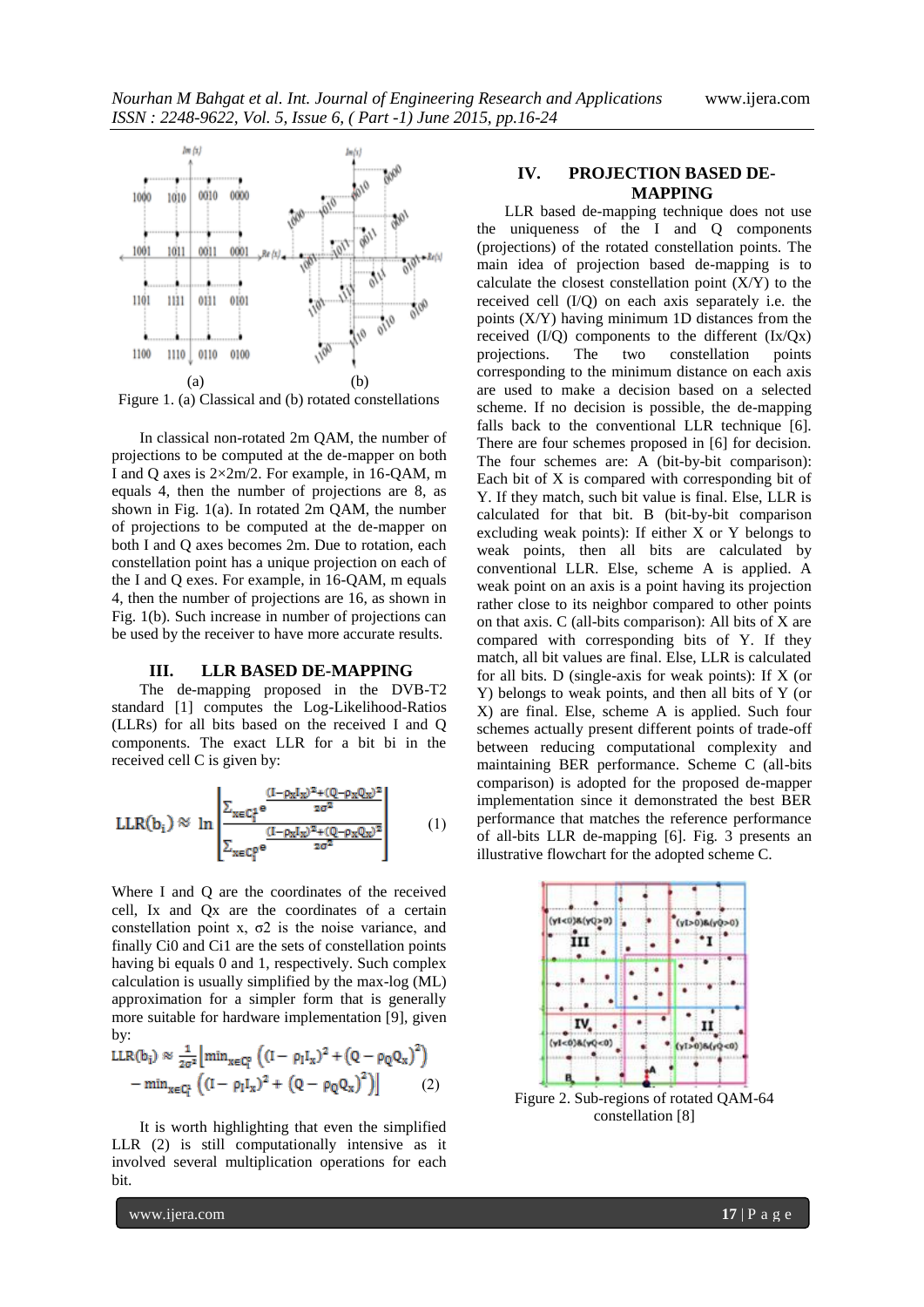

Figure 3. Flowchart for scheme C of [6] (all-bits comparison)

#### **V. STATISTICAL LLR ASSIGNMENT**

High performance communication system use soft decoding in the receiver. In such case, hard bits from projection based de-mapping need to be converted to LLRs before passing to subsequent blocks as illustrated in Fig 4 for DVB-T2 system. A simple assignment of maximum and minimum LLR values to 1 and 0 respectively does not give optimum BER performance and an elaborate statistical calculation is required to achieve best BER performance [7]. Since, the proposed de-mapper benefits from projection based de-mapping to save calculations and energy, the output of such demapper will be hybrid combination between hard bits and soft LLR values. If the de-mapper is followed by hard LDPC decoder a simple comparator can be used to make the hard decision for LLR values. However, if the de-mapper is followed by soft LDPC decoder, the statistical calculations must extract the LLR values of the output to perform the calculation and also extract the hard bits to replace [7] Fig 5 illustrates the process.

The hybrid output of the de-mapper contains; the soft outputs (LLR's) represented by the symbols (S1, S2, S4) and the hard outputs (bits) represented by the symbols (H3, H5). The separator is used to split the input stream into two sub-streams. The soft outputs sub-stream has only the S symbols and the hard outputs sub-stream has only the H symbols. The output soft data pass to statistics calculation block to calculate mean and standard deviation per FEC frame [7]. These values are used to perform LLR assignment of the separated hard bits in the next FEC frame. The merger block combines between the assigned values representing the hard bits into their



Figure 4. Statistical LLR assignment



Figure 5. Statistical LLR assignment block diagram [7]

In [7], two techniques are proposed for standard deviation calculations. One is the double sided standard deviation ( $\sigma_{ds}$ ), where standard deviation is calculated for all LLR values. The other is the single sided standard deviation, where two standard deviation are calculated for the positive and negative LLRs ( $\sigma_{ps}, \sigma_{ns}$ ). No difference in performance exists between the two techniques [7]. In our proposed implementation the single sided technique is adopted to allow combined calculations to save energy.

The LLR assigned values  $(LLR_{est}^{1})^T LLR_{est}^{0}$ calculated for the 1's and 0's independently. Each one depends on its corresponding mean and standard deviation as given in the following equations [7]:

$$
LLR_{est}^1 = \mu_{ps} + c \cdot \sigma_{ps} \tag{3}
$$

$$
LLR_{est}^{0} = \mu_{ns} + c.\sigma_{ns}
$$
 (4)

$$
C = \begin{cases} 2.883, & SNR \le 5 \\ 5.11 - 0.474 SNR, & SNR > 5 \end{cases}
$$
 (5)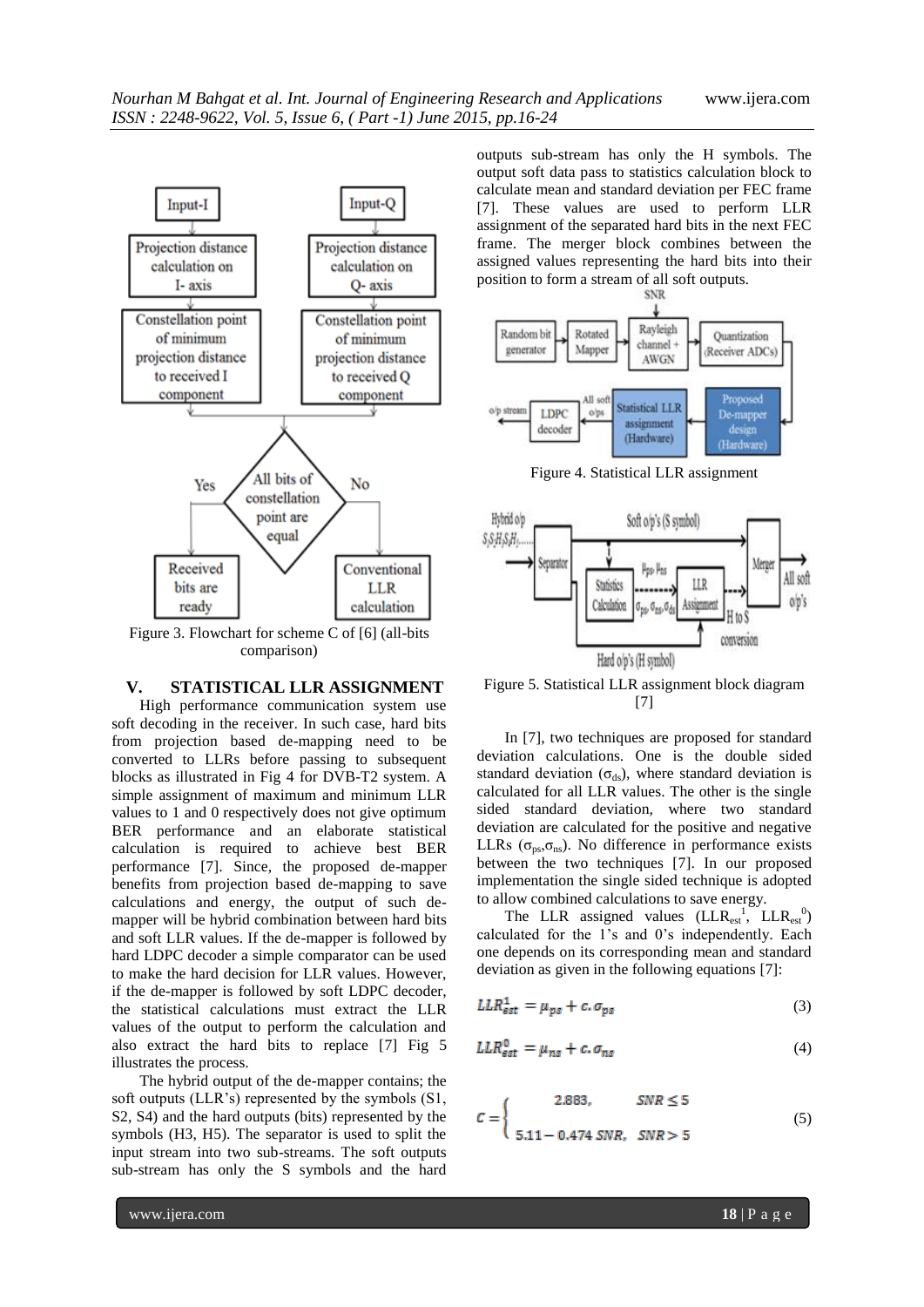where  $\sigma_{\text{ps}}$  is the positive LLRs distribution standard deviation,  $\sigma_{ns}$  is the negative LLRs distribution standard deviation,  $\mu_{ps}$  is the mean of the positive side (the ones) of the LLR histogram distribution.  $\mu_{ns}$ is the mean of the negative side (the zeros) of the LLR histogram distribution and c is the Empirical scaling factor. The empirical equation obtained by analyzing performance for different SNR values. The optimum c equation is divided into two parts depending on the SNR range. For SNR values from 0 to 5 dB, the optimum c is constant while for SNR > 5dB, the optimum c is dependent on SNR as given in (3) [7].

# **VI. PRIOR WORK IN IMPLEMENTATION**

The most relevant work has been recently published by [8]. It proposes a new de-mapper design that reduces the computational effort of LLR calculations by reducing the set of distance calculations based on the signs of the received I and Q. For 64-QAM and 256-QAM, the constellation space is divided into four sub-regions as shown in Fig. 4. Based on the signs of the received I and Q, one sub-region is selected for LLR calculations rather than the whole constellation space. Hence, the number of distances in LLR calculations is reduced. In addition, it proposes a simple approximate formula for Euclidean distance calculation that gets rid of multiplication operations and further reduces the computational effort of LLR calculations, given by:

$$
D(a,b) \approx \begin{cases} \max(a,b) : \min(a,b) \le \frac{\max(a,b)}{4} \\ \max(a,b) + \frac{\left(\min(a,b) - \max(a,b)\right)}{2} \text{; otherwise} \end{cases} (6)
$$

#### **VII. PROPOSED IMPLEMENTATION**

In this work, a new energy efficient design of the DVB-T2 constellation de-mapper is presented and prototyped. It leverages the benefit of significantly lower computational effort of projection-based demapping to avoid the rather large computation effort of LLR calculation whenever possible, allowing all LLR calculation blocks to be clock-gated. Also, it reduces the computational effort of LLR calculation by using the simplified Euclidean distance of [8] and by a proposed efficient minimum search technique that combines distance calculation with minimum search to get rid of all intermediate distance storage and by a pipelined use of multipliers. The design supports all modulation types in DVB-T2 standard, namely QPSK, 16-QAM, 64-QAM, and 256-QAM through a 2-bit selector. Also, it is reconfigurable where projection-based de-mapping can be activated or not through an enable. In case projection-based demapping is deactivated, the related blocks are clockgated. Received I and Q are 9 bits each for high

enough resolution. Each LLR value is 11 bits to accommodate all values without truncation.

Fig. 6 presents a block diagram that illustrates the proposed de-mapper design. The de-mapper gets I and Q bits from the cell de-interleaver. The (control block) passes them to the two (minimum projection distance calculators) and clock-gate all LLR related blocks. Once the X-bits and Y-bits, corresponding to the nearest constellation point projections on the I and Q axes respectively, are calculated, a (comparator) is used to check for matching. If they match, the bits are final and no need for LLR calculations, so the LLR related blocks remain clockgated. If they are different, a flag is asserted to (control block) to enable the LLR related block and pass the stored I and Q bits to them. The two (minimum Euclidean distance calculators) compute the minimum distances for the Ci0 and Ci1 sets of constellation points using the simplified formula of (3). Then the (LLR calculator) computes the LLR values for each bit according to (2). And finally, a (hard decision) circuit converts LLR values to bits. After the LLR calculations are done the (control block) clock-gates the related blocks again. A pipelined minimum search technique is implemented in all the four minimum distance blocks. It combines the distance calculation steps with on-the-fly minimum search algorithm that updates the minimum value once a new distance is ready. Such design eliminates the need for distance storage, hence reduces hardware significantly. Also, it achieves the best latency reaching the minimum distances as it just takes one extra clock cycle after last distance calculation.

Fig 7 presents a block diagram that illustrates the proposed statistical LLR assignment design. The design separates the hybrid input stream to three substreams one for soft (LLRs), other sub-streams for hard bits, one of them for zero hard bit and another for one hard bits. The soft (LLRs) passes to LLR separator block to separate it to two passes, one for LLR which represent one (LLR  $> 0$ ) and another for LLR which represent zero (LLR  $\leq$  0) to calculate mean and standard deviation for positive and negative sides to calculate  $LLR_{est}^{-1}$  and  $LLR_{est}^{-0}$  with (1), (2). Empirical scaling factor block, out its value depends on SNR value. Finally, the mux block combines LLRs from three paths (original soft,  $LLR_{est}^{1}$  and  $LLR_{est}^{0}$  and merges them correctly in order to be ready to soft LDPC block.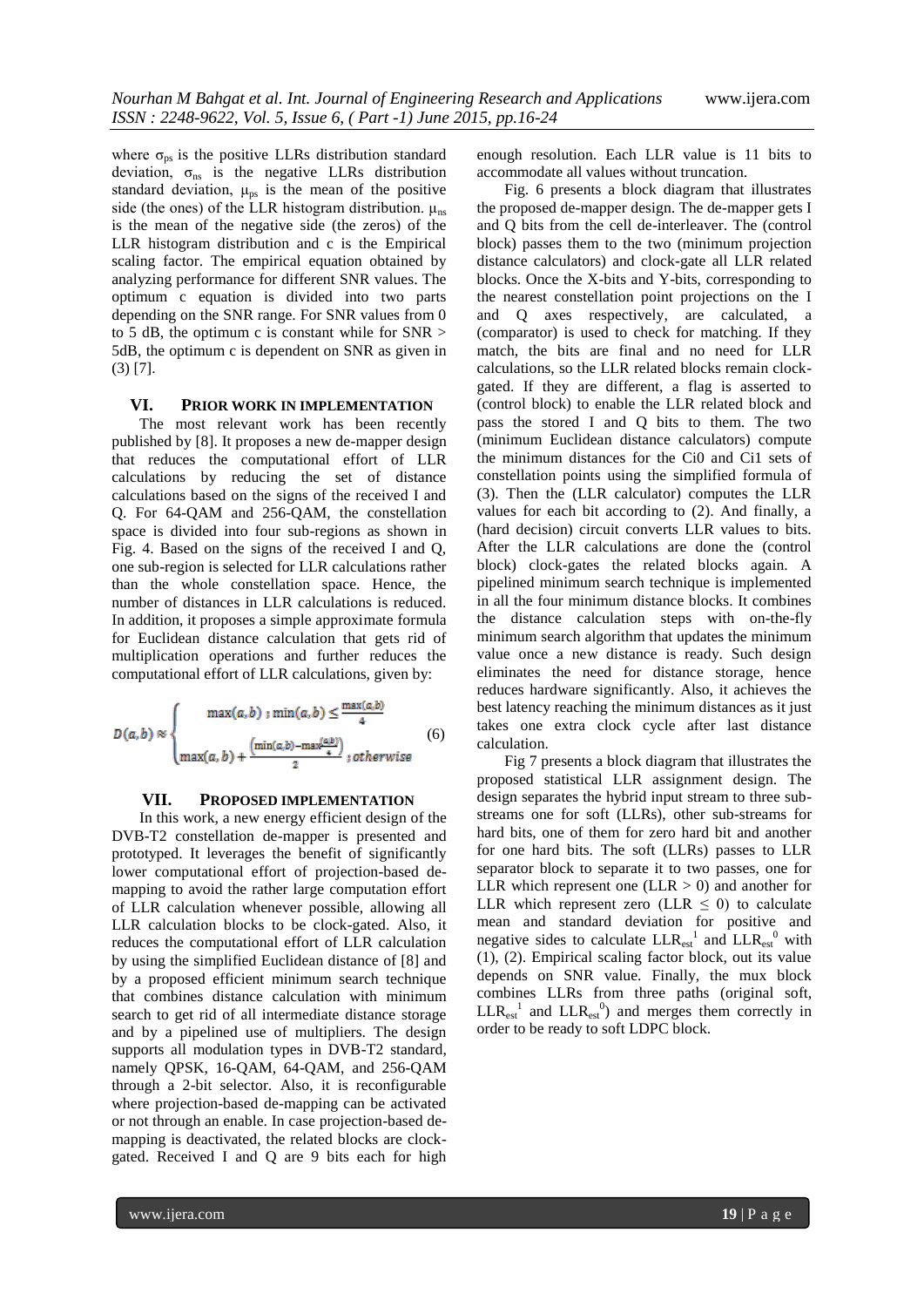

Figure 6. Block diagram of the proposed de-mapper design



Figure 7. Block diagram of the proposed statistical LLR assignment

The Empirical factor (c) shown in (5) is complex to implement because it contains real numbers. To avoid any use of real numbers and multiplications/divisions, (5) is converted to (7) through approximations and introducing a factor of 16. This factor preserves the accuracy of having decimal fractions of original equation and is reversed after multiplication by the standard deviation in LLR calculations simply using shift operation.

$$
C = \begin{cases} 46, & \text{SNR} \le 5 \\ 84 - 8 \text{ SNR, SNR} > 5 \end{cases} \tag{7}
$$

While [7] calculates the mean and standard deviation for each FEC frame (16200 bits), this work proposes to do the calculations on small sub-frames each is 1024 bits that is a power of 2 for binary numbers. The mean divided by shift operation. The

sub-frame is more accurate than FEC frame (16200 bits) because the mean on few values give more accuracy. The basic operations like addition and subtraction are easy to implement in an FPGA because synthesis tools have optimized addition/subtraction units based on FPGA architecture. Multiplication, division and square root are complex operations; square root in particular, is computationally intensive as it involves convergence and approximation techniques. Many algorithms have been developed to implement it on FPGAs. But there is a need of an algorithm which should be more efficient in terms of time, speed and area. Thus, to calculate the square root of standard deviation in this energy efficient design an approximation is needed to reduce it to simple formulas that only uses addition, subtraction, and shift. After plotting the square root function, it could be simplified as follows: The function is split into three ranges as represented in equation (8). The first range from 0 to 2048, is difficult to approximate. However to avoid complex calculations, it is saved as 12-bit LUTs. The second range from 2048 to 8192 and the third range from 8192 to 16383 use linear approximation and hence reduce hardware and guarantee the speed.

$$
\sigma = \begin{cases}\nLUTs, & 0 \le range < 2048 \\
(\sigma^2/128) + 30,2048 \le range < 8192 \\
(\sigma^2/256) + 62,8192 \le range \le 16383\n\end{cases}
$$
\n(8)

The proposed de-mapper is implemented as VHDL then synthesized and prototyped on VertixIIpro FPGA XC2VP30 (same as [8] for comparison). Table 2 presents the FPGA hardware resources utilization in the proposed design as well as the reference design [8] for comparison. Hardware overhead of projection based de-mapping is only 12% compared to LLR blocks. Hence, energy overhead is roughly estimated as 12% when projection-based de-mapping is inconclusive and LLR de-mapping has to be used. On the other hand, energy saving is roughly estimated as 88% when projection-based de-mapping is conclusive and LLR de-mapping is not used. The actual energy saving is actually less considering the leakage power dissipated whether clock-gating is applied or not.

Compared to [8], the hard de-mapper proposed design, with the projection-based de-mapping overhead and with Euclidean distance calculation for all constellation points, uses 40% less hardware. This is mainly attributed to the efficient minimum search technique and the pipelined use of multipliers. Such hardware reduction directly translates to energy saving since the same clock speed is used in both designs and both meet the latency constraint imposed by cell duration from standard.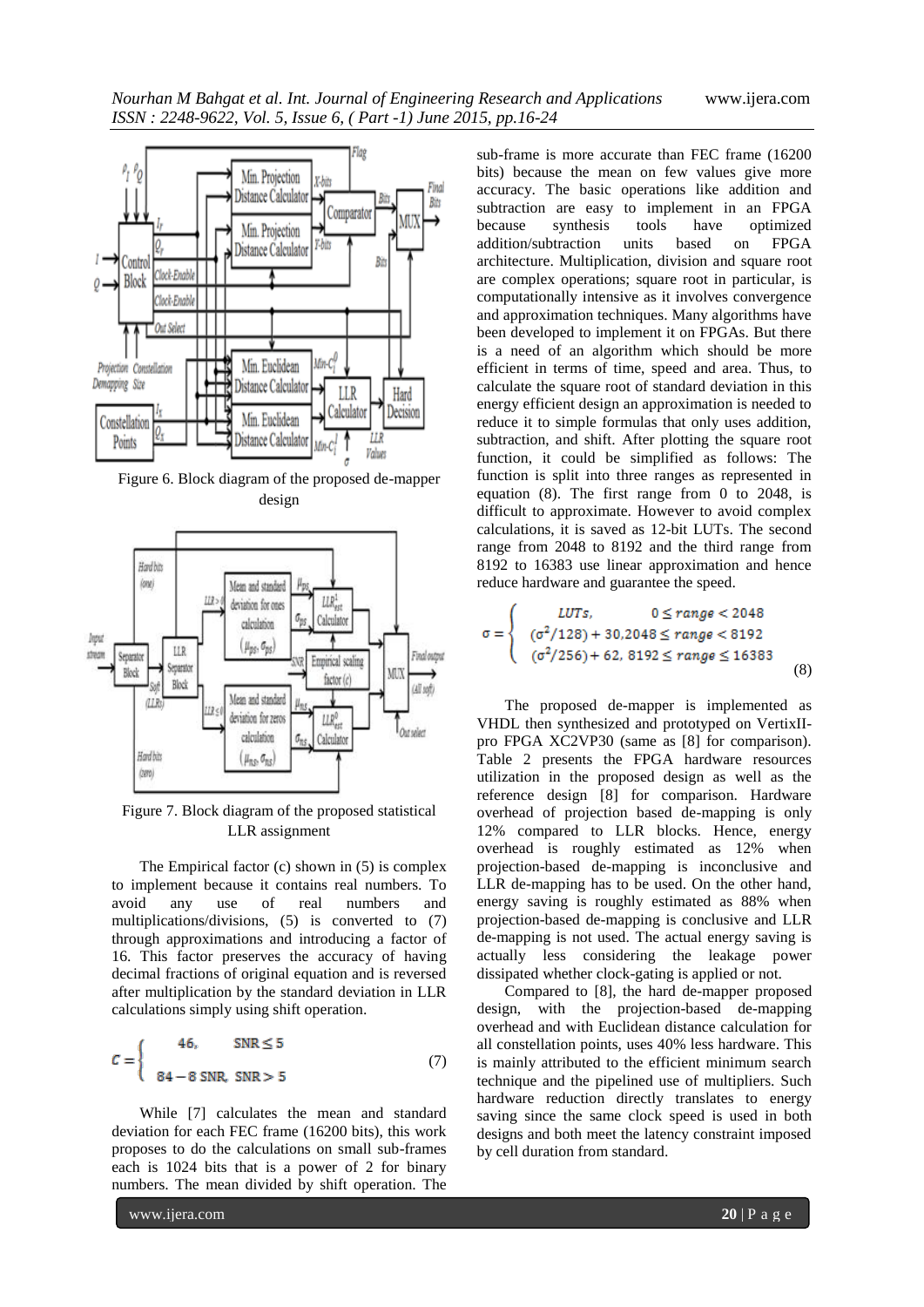In this work also, a design of statistical LLR assignment is proposed to utilize the concept of single-sided standard deviation algorithm not doublesided standard deviation algorithm to combine calculation of standard deviation  $(\sigma)$ . The proposed Statistical LLR assignment is implemented as VHDL then synthesized and prototyped on VertixII-pro FPGA XC2VP30. Table 3 presents the FPGA hardware resources utilization in the proposed design.

| Table 2. The FPGA hardware resources without |  |
|----------------------------------------------|--|
| statistical LLR assignment                   |  |

|                                     | <b>Hard De-mapper</b><br><b>Proposed Design</b> |                      |                         |
|-------------------------------------|-------------------------------------------------|----------------------|-------------------------|
| <b>Hardware</b><br><b>Resources</b> | Scheme-C<br>and LLR<br>blocks                   | <b>LLR</b><br>blocks | <b>Design</b><br>of [8] |
| <b>LUTs</b>                         | 2,928                                           | 2,559                | 4,667                   |
| Flip-Flops                          | 1,741                                           | 1,328                | 791                     |
| DSP blocks<br>(multipliers)         |                                                 |                      | 20                      |
| Memory<br>blocks                    |                                                 |                      |                         |

Table 3 The FPGA hardware resources with statistical LLR assignment

|                                     | Soft De-mapper<br><b>Proposed Design</b> |                                                         |                  |
|-------------------------------------|------------------------------------------|---------------------------------------------------------|------------------|
| <b>Hardware</b><br><b>Resources</b> | Full                                     | <b>Statistical</b><br><b>LLR</b><br>assignment<br>block | Design<br>of [8] |
| <b>LUTs</b>                         | 3,280                                    | 658                                                     | 4,667            |
| Flip-Flops                          | 1,814                                    | 281                                                     | 791              |
| <b>DSP</b> blocks<br>(multipliers)  | 13                                       |                                                         | 20               |
| Memory blocks                       |                                          |                                                         |                  |

It is worth highlighting that no memory blocks are used in soft de-mapper proposed design since all standard deviation probabilities values are stored in registers to improve speed and simplify design and further from the root as possible. Adding the proposed Statistical LLR assignment to propose design of DVB-T2 rotated constellation hard demapper is implemented as VHDL then tested by Modelsim simulation then synthesized and prototyped on VertixII-pro FPGA XC2VP30. Table 3 presents the FPGA hardware resources utilization in the proposed design. It is worth highlighting that proposed full design (soft de-mapper) or (the proposed statistical LLR assignment with proposed DVB-T2 rotated constellation de-mapper) still less than [8]. Thus, it is still more efficient energy. The full system (the proposed Statistical LLR assignment

with proposed design of DVB-T2 rotated constellation de-mapper) saves 22% more than [8] in hardware resources. The proposed Statistical LLR assignment with proposed design of DVB-T2 rotated constellation de-mapper (soft de-mapper) saves almost 36 % when projection-based de-mapping is conclusive and LLR de-mapping is not used.



Figure 8. The experimental measurement setup

# **VIII. EXPERIMENTAL RESULTS**

An experimental measurement setup is used to simulate the hardware performance of the proposed design. While the DVB-T2 system obviously has complex bit-chain processing steps, the steps performed at transmitter are sequentially reversed at the receiver. Hence, it is acceptable to only consider the processing steps related to the block under inspection. As a result, in the measurement setup, a mapper is used with random bits, followed by channel model and additive white Gaussian noise (AWGN), then quantization representing the receiver ADCs, before entering the de-mapper. Fig. 8 illustrates the experimental measurement setup. Matlab is used to generate I and Q bits going into the de-mapper hardware and perform BER calculations. A random data bits stream is generated then passed through an ideal mapper to generate I and Q values of corresponding cells to be transmitted. The cells pass through a classical Rayleigh channel with no erasure. Then, AWGN is added with controlled SNR level. The resultant I and Q values are then quantized into 9 bits each (same as hardware design). The data are then passed to Modelsim to simulate the de-mapper hardware. Finally, the de-mapped bits are passed back to Matlab for BER calculation.

Experimental results for 64-QAM are presented in this section for illustration. Fig. 9 plots the BER vs. Eb/N0(dB) for the proposed prototype simulation with projection-based de-mapping activated and disabled, along with ideal Matlab simulation of LLR based de-mapping. In addition, it presents the prototype simulation and the ideal Matlab simulation of [8] for comparison.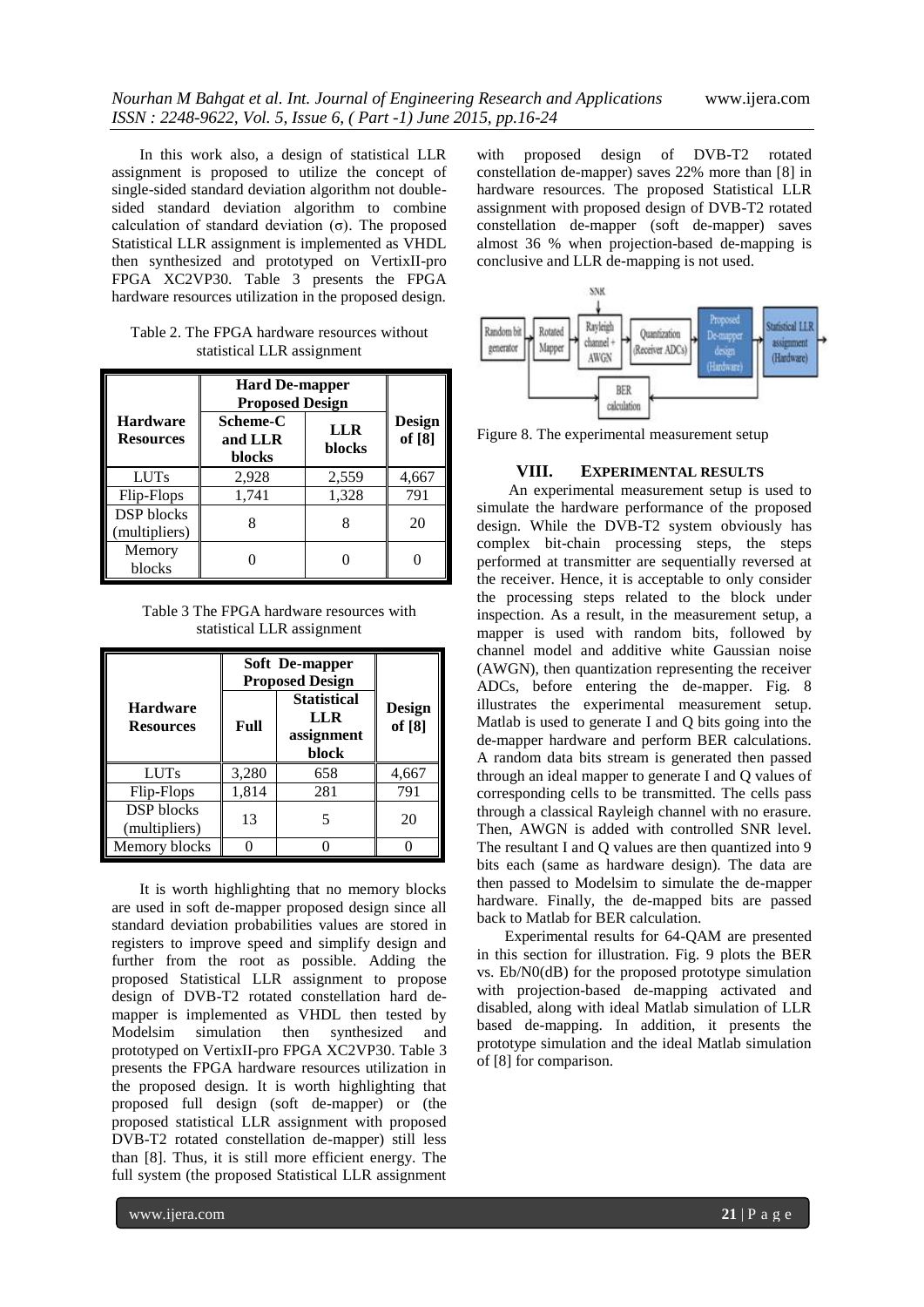

Figure 9. BER performance comparison for 64-QAM

It is worth highlighting that the simulations of [8] are not repeated. The curves data are exactly copied from the relevant figure in [8]. No impact on BER performance is observed when using projection based de-mapping vs. LLR based de-mapping for all cells. This agrees with reference [6]. This can be attributed to the conservative projection-based demapping scheme used. Projection-based de-mapping is only used when noise is rather low that both received I and Q projections are closest to correct constellation point. So, the probability of incorrect decision is very low. Both curves of the proposed prototype simulation are close to LLR ideal Matlab simulation with observed increase in BER resulting from quantization, which is not represented in such ideal Matlab simulation. BER performance of the proposed prototype is better compared to that of [8]. This can be attributed to the reduced subset of constellation points used in [8] to reduce LLR calculations as explained in section VI.



Figure 10. LLR usage vs. Eb/N0 values

The proposed Statistical LLR assignment is implemented as VHDL then tested by Modelsim simulator. Fig. 11 illustrates simulation results of the statistical LLR assignment, while the design is verified to work correctly in simulation. In simulation the reset is used for initial state, when (reset="1"), the system reset; but when (reset="0"), the system waits the rising edge of clk to work. The snr (signal-tonoise ratio); is the system input which is function in empirical factor (c). llr signal is the system input (soft input which it comes from separator block), Count\_one and count\_zero signals count positive and negative input LLRs. The sum\_llrs\_one, sum\_llrs\_ zero, sum\_squred\_llr\_one, sum\_ squred\_ llr\_ zero signals are intermediate signals that used to calculate mean and standard deviation for the 0 and 1 independently. The est\_llr\_one and est\_llr\_zero signals; are the system output. Thus, the design implement  $LLR_{est}^{-1}$  and  $LLR_{est}^{-0}$  which shown in (3), (4). It is also important to evaluate the computational effort reduction and corresponding energy saving, as well as, to highlight their dependence on Eb/N0. With the conservative projection-based de-mapping scheme used, LLR calculations are skipped only when noise affecting the cell is low enough that both projections lead to same constellation point. The probability of such case certainly increases as Eb/N0 increases.

Fig. 10 presents the normalized LLR usage vs. Eb/N0(dB). When Eb/N0 is small, the received data is rather noisy and projection based de-mapping will only succeed in very few cells while LLR calculations will be needed for almost all cells. As Eb/N0 increases, the data becomes less noisy and projection based de-mapping will succeed with more cells, saving more LLR calculations. Such saving continues to improve significantly as Eb/N0 continues to increase as indicated in Fig. 8 thus it normalized the usage of LLR; hence benefits from projection based de-mapping and clock-gate all LLR calculation blocks. For example, at Eb/N0 of 27dB, the proposed design saves almost half of the LLR calculations. This translates to roughly 44% of energy saving. (As estimated in section VII, 88% energy saving is achieved when LLR calculation is skipped).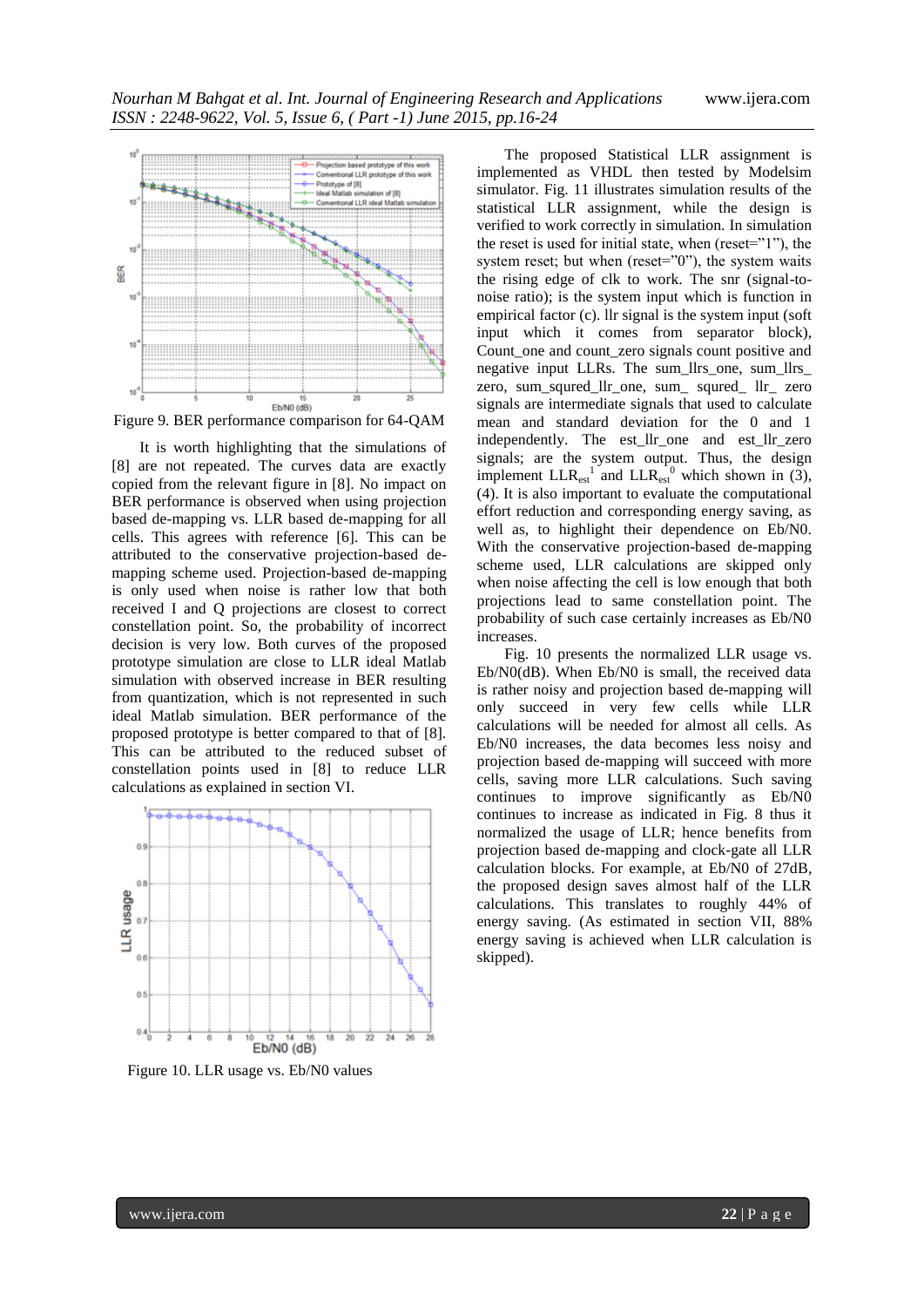

Figure 11. The proposed Statistical LLR assignment

# **IX. HARDWARE IMPLEMENTATION**

FPGA's are equipped with a lot of resources that allow them to hold large digital systems on a single chip. FPGA vendors provide tools that allow the designer to build embedded systems on FPGAs. One of the new concepts that discuss in this experiment is the System-on-Chip approach (SoC). Xilinx provides a tool for building an embedded SoC on its FPGAs, and we are going to use this tool in this experiment. This tool is called Xilinx Embedded Development Kit (EDK). The EDK allows the designer to build the processor system based on an embedded processor in Xilinx called MicroBlaze. The tool provides a C/C++ compiler for the processor and VHDL/Verilog for coprocessor.

In this journal, we changed C program to adopt proposed de-mapper. Make the serial port transmit two input numbers and receive one output then test it, I/O display on "Hyper Terminal" or "Matlab". While the C program is verified to work correctly in simulation, start to change VHDL code to proposed de-mapper. The VHDL code in MicroBlaze writes as finite state machine. The problem in the VHDL code template is that the result is immediately written after the last input is read. However, proposed de-mapper depends on clock cycle. To overcome this problem, add a new state to the state machine, and modify the state transitions to introduce this new state between the "Read\_Inputs" and "Write\_Outputs" states. The new state in this project called "processing" state that depends on FSL (Fast Simplex Link) bus clock

(FSL\_CLK). The FSL bus provides a point to point communication between any two peripherals modules on the FPGA. To write output, the flag up to transit to "Write\_Outputs" state as illustrate in Fig.12.



Figure 12 Proposed de-mapper finite state machine

In the beginning, Generating bit stream for proposed de-mapper hardware implementation. The hardware synthesized on Xilinx VertixII-pro FPGA XC2VP30. Table 4 presents the FPGA hardware resources utilization in the hardware proposed design.